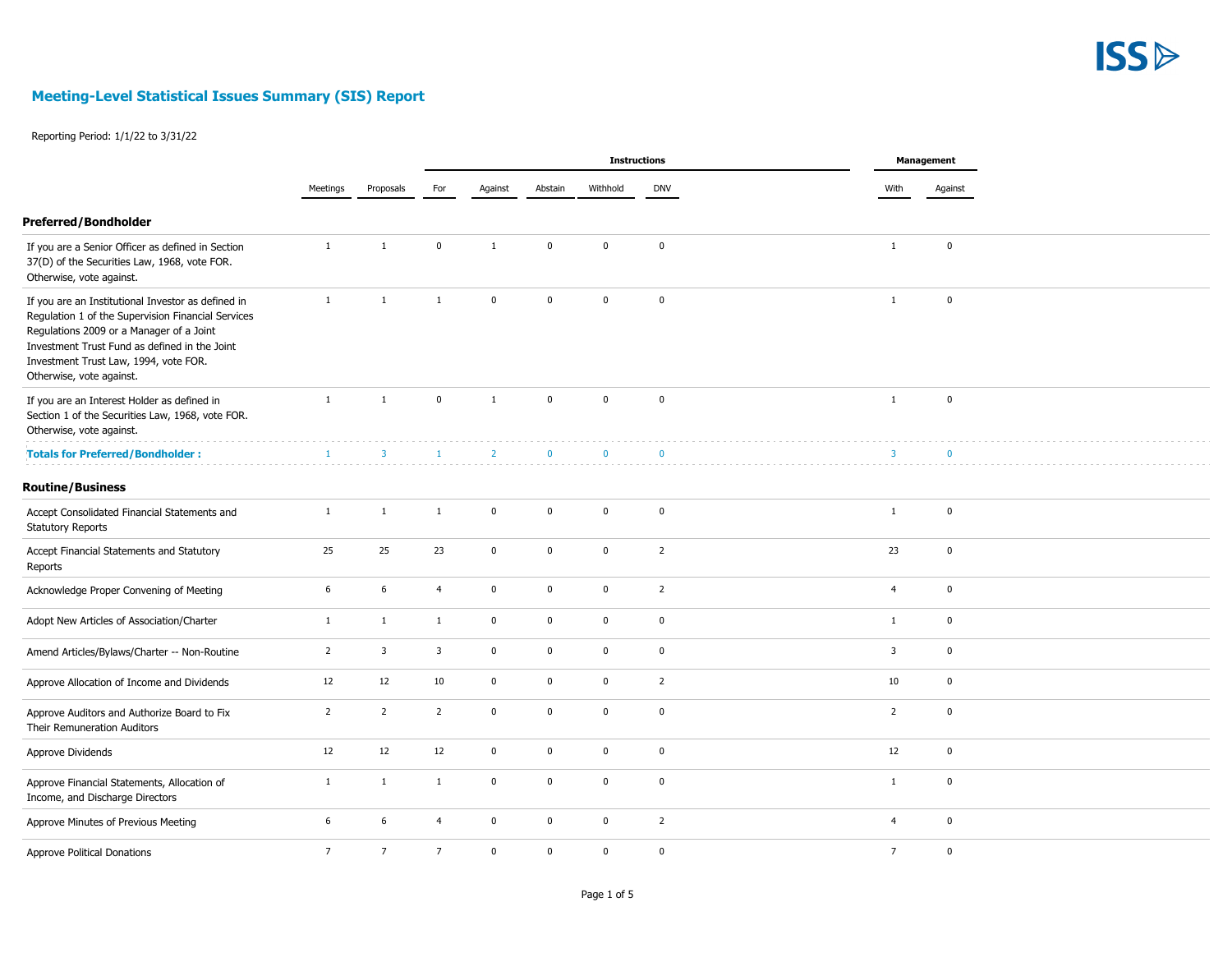

|                                                                                                         |                |                         | <b>Instructions</b> |                |              |              |                |  |                | Management     |  |
|---------------------------------------------------------------------------------------------------------|----------------|-------------------------|---------------------|----------------|--------------|--------------|----------------|--|----------------|----------------|--|
|                                                                                                         | Meetings       | Proposals               | For                 | Against        | Abstain      | Withhold     | <b>DNV</b>     |  | With           | Against        |  |
| Approve Remuneration of Directors and Auditors                                                          | $\mathbf{1}$   | $\mathbf{1}$            | $\mathbf 0$         | $\pmb{0}$      | $\mathbf 0$  | $\mathbf 0$  | $\mathbf 1$    |  | $\mathbf 0$    | $\mathbf 0$    |  |
| Approve Special Auditors' Report Regarding<br>Related-Party Transactions                                | $\mathbf{1}$   | $\mathbf{1}$            | $\pmb{0}$           | $\mathbf{1}$   | $\pmb{0}$    | $\mathbf 0$  | $\mathbf 0$    |  | $\mathbf 0$    | $1\,$          |  |
| Approve Special/Interim Dividends                                                                       | $\overline{2}$ | $\overline{2}$          | $\mathbf{1}$        | $\pmb{0}$      | $\mathbf{1}$ | $\mathbf 0$  | $\mathbf 0$    |  | $\overline{2}$ | $\mathbf 0$    |  |
| Approve XX XXX, 20XX, as Record Date for<br>Effectiveness of This Meeting's Resolutions                 | $\mathbf{1}$   | $\mathbf{1}$            | $\mathbf{1}$        | $\pmb{0}$      | $\mathbf 0$  | $\mathbf 0$  | $\pmb{0}$      |  | $\mathbf{1}$   | $\mathbf 0$    |  |
| Authorize Board to Fix Remuneration of External<br>Auditor(s)                                           | 19             | 19                      | 17                  | $\mathbf{1}$   | $\mathbf{0}$ | $\mathbf 0$  | $\mathbf{1}$   |  | 17             | $\mathbf{1}$   |  |
| Authorize Filing of Required Documents/Other<br>Formalities                                             | $\overline{2}$ | $\overline{\mathbf{3}}$ | $\overline{3}$      | $\pmb{0}$      | $\mathbf 0$  | $\mathbf 0$  | $\pmb{0}$      |  | $\overline{3}$ | $\mathbf 0$    |  |
| Designate Inspector or Shareholder<br>Representative(s) of Minutes of Meeting and/or<br>Vote Tabulation | 6              | 8                       | $\epsilon$          | $\pmb{0}$      | $\mathbf 0$  | $\mathbf 0$  | $\overline{2}$ |  | 6              | $\mathbf 0$    |  |
| Designate X as Independent Proxy                                                                        | $\mathbf{1}$   | $\mathbf{1}$            | $\mathbf{1}$        | $\pmb{0}$      | $\mathbf 0$  | $\mathbf 0$  | $\pmb{0}$      |  | $\mathbf{1}$   | $\mathbf 0$    |  |
| Elect Chairman of Meeting                                                                               | 6              | 6                       | $\overline{4}$      | $\pmb{0}$      | $\mathbf 0$  | $\mathbf 0$  | $\overline{2}$ |  | $\overline{4}$ | $\mathbf 0$    |  |
| Elect Member of Nominating Committee                                                                    | $\overline{2}$ | 8                       | $\overline{7}$      | $\pmb{0}$      | $\mathbf 0$  | $\mathbf 0$  | $\mathbf{1}$   |  | $\overline{7}$ | $\mathbf 0$    |  |
| Elect Member of Remuneration Committee                                                                  | $\mathbf{1}$   | $\overline{\mathbf{3}}$ | $\overline{3}$      | $\pmb{0}$      | $\mathbf 0$  | $\mathbf 0$  | $\mathbf 0$    |  | $\overline{3}$ | $\mathbf 0$    |  |
| Miscellaneous Proposal: Company-Specific                                                                | $\mathbf 1$    | $\mathbf{1}$            | $\mathbf{1}$        | $\pmb{0}$      | $\mathbf 0$  | $\mathbf 0$  | $\mathbf 0$    |  | $\mathbf{1}$   | $\mathbf 0$    |  |
| Other Business                                                                                          | $\mathbf{1}$   | $\mathbf{1}$            | $\mathbf{1}$        | $\pmb{0}$      | $\mathbf 0$  | $\mathbf 0$  | $\pmb{0}$      |  | $\mathbf{1}$   | $\mathbf 0$    |  |
| Prepare and Approve List of Shareholders                                                                | 6              | $\,$ 6                  | $\overline{4}$      | $\pmb{0}$      | $\mathbf 0$  | $\mathbf 0$  | $\overline{2}$ |  | $\overline{4}$ | $\mathbf 0$    |  |
| <b>Ratify Auditors</b>                                                                                  | 24             | 24                      | 23                  | $\mathbf{0}$   | $\mathbf 0$  | $\mathbf{0}$ | $\mathbf{1}$   |  | 23             | $\mathbf 0$    |  |
| <b>Totals for Routine/Business:</b>                                                                     | 30             | 161                     | 140                 | $\overline{2}$ | $\mathbf{1}$ | $\mathbf{0}$ | 18             |  | 141            | $\overline{2}$ |  |
| <b>Directors Related</b>                                                                                |                |                         |                     |                |              |              |                |  |                |                |  |
| Amend Articles Board-Related                                                                            | $\overline{2}$ | 2                       | $\overline{2}$      | $\pmb{0}$      | $\mathbf 0$  | $\mathbf 0$  | $\mathbf 0$    |  | $\overline{2}$ | $\mathbf 0$    |  |
| Approve Director/Officer Liability and<br>Indemnification                                               | $\mathbf{1}$   | $\mathbf{1}$            | $\mathbf{1}$        | $\mathbf{0}$   | $\mathbf 0$  | $\mathbf 0$  | $\mathbf 0$    |  | $\mathbf{1}$   | $\mathbf 0$    |  |
| Approve Discharge of Board and President                                                                | $\overline{2}$ | $\overline{2}$          | $\mathbf{1}$        | $\mathbf{0}$   | $\mathbf 0$  | $\mathbf 0$  | $\mathbf{1}$   |  | $\mathbf{1}$   | $\mathbf 0$    |  |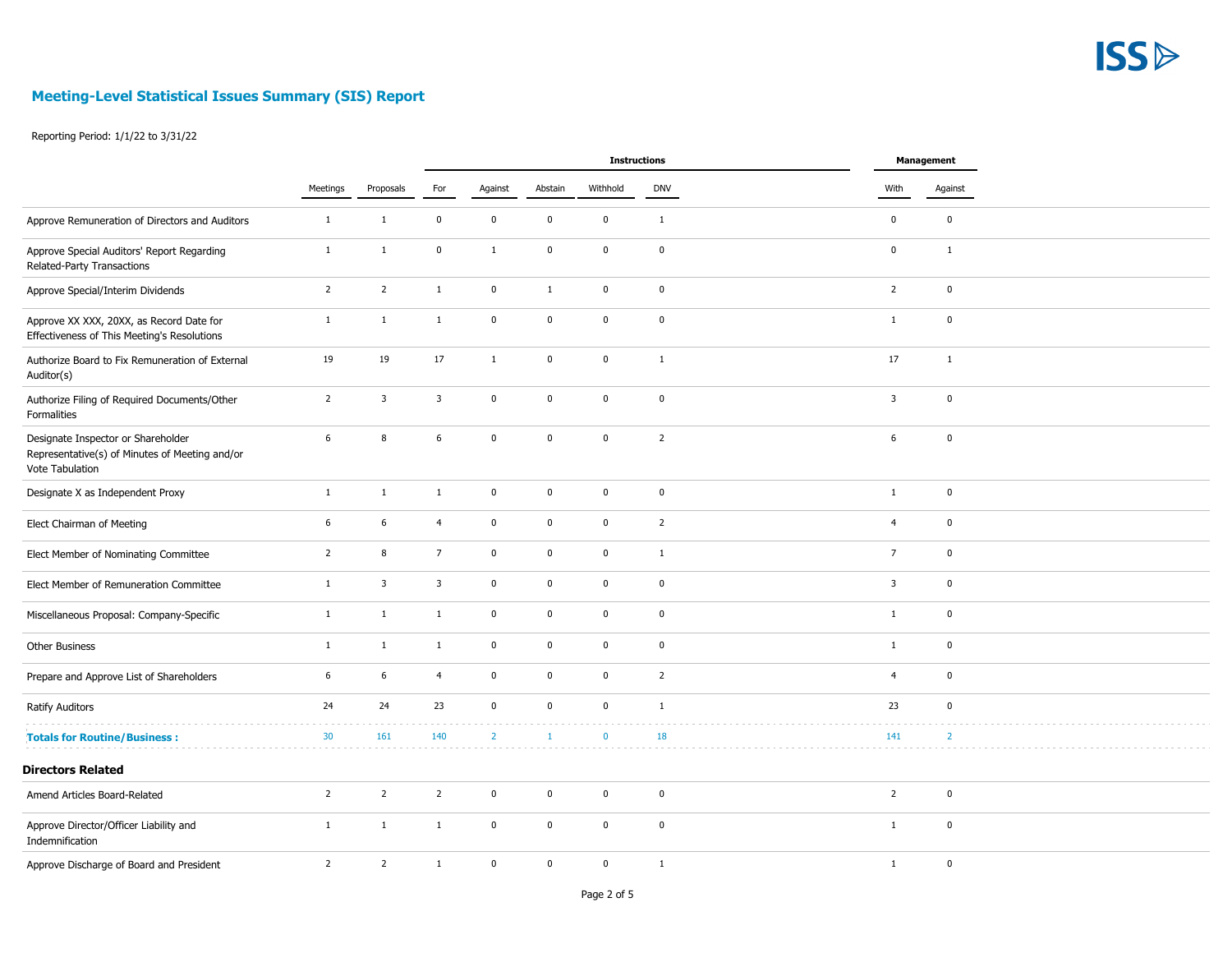

|                                                                                                                        |                |                | <b>Instructions</b> |                |                |                |                |  | Management     |                |  |
|------------------------------------------------------------------------------------------------------------------------|----------------|----------------|---------------------|----------------|----------------|----------------|----------------|--|----------------|----------------|--|
|                                                                                                                        | Meetings       | Proposals      | For                 | Against        | Abstain        | Withhold       | <b>DNV</b>     |  | With           | Against        |  |
| Approve Discharge of Management Board                                                                                  | $\overline{2}$ | $\overline{2}$ | $\overline{2}$      | $\pmb{0}$      | $\pmb{0}$      | $\mathbf 0$    | $\mathbf 0$    |  | $\overline{2}$ | $\mathbf 0$    |  |
| Approve Discharge of Management and<br>Supervisory Board                                                               | $\mathbf{1}$   | $\mathbf 1$    | $\mathbf{1}$        | $\pmb{0}$      | $\pmb{0}$      | $\mathbf 0$    | $\mathbf 0$    |  | $\mathbf{1}$   | $\mathbf 0$    |  |
| Approve Discharge of Supervisory Board                                                                                 | $\mathbf{1}$   | $\mathbf{1}$   | $\mathbf{1}$        | $\pmb{0}$      | $\pmb{0}$      | $\mathbf 0$    | $\mathbf 0$    |  | $\mathbf{1}$   | $\pmb{0}$      |  |
| Approve Remuneration of Directors and/or<br><b>Committee Members</b>                                                   | 9              | 16             | 15                  | $\pmb{0}$      | $\pmb{0}$      | $\mathbf 0$    | $\mathbf{1}$   |  | 15             | $\mathbf 0$    |  |
| Approve the Spill Resolution                                                                                           | $\mathbf{1}$   | $\mathbf{1}$   | $\mathbf 0$         | $\mathbf{1}$   | $\pmb{0}$      | $\mathbf 0$    | $\mathbf 0$    |  | $\mathbf{1}$   | $\pmb{0}$      |  |
| Elect Board Chairman/Vice-Chairman                                                                                     | 5              | 5              | $\overline{4}$      | $\pmb{0}$      | $\pmb{0}$      | $\mathbf 0$    | $\mathbf{1}$   |  | $\overline{4}$ | $\pmb{0}$      |  |
| <b>Elect Director</b>                                                                                                  | 28             | 174            | 165                 | $\mathbf{1}$   | $\mathbf{1}$   | $\overline{2}$ | 5              |  | 165            | $\overline{4}$ |  |
| Elect Directors (Bundled)                                                                                              | $\overline{2}$ | $\overline{2}$ | $\pmb{0}$           | $\bf{0}$       | $\mathbf{1}$   | $\mathbf 0$    | $\mathbf{1}$   |  | $\mathbf 0$    | $\mathbf{1}$   |  |
| Fix Number of Directors and/or Auditors                                                                                | $\overline{7}$ | $10\,$         | $\,$ 8              | $\pmb{0}$      | $\pmb{0}$      | $\mathbf 0$    | $\overline{2}$ |  | 8              | $\mathbf 0$    |  |
| Indicate Personal Interest in Proposed Agenda<br>Item                                                                  | $\mathbf{1}$   | $\mathbf 1$    | $\mathbf 0$         | $\mathbf{1}$   | $\pmb{0}$      | $\mathbf 0$    | $\pmb{0}$      |  | $\mathbf{1}$   | $\mathbf 0$    |  |
| <b>Totals for Directors Related:</b>                                                                                   | 31             | 218            | 200                 | $\overline{3}$ | $\overline{2}$ | $\overline{2}$ | 11             |  | 202            | 5              |  |
| Capitalization                                                                                                         |                |                |                     |                |                |                |                |  |                |                |  |
| Amend Articles/Charter Equity-Related                                                                                  | $1\,$          | $\mathbf 1$    | $\mathbf{1}$        | $\pmb{0}$      | $\pmb{0}$      | $\mathbf 0$    | $\mathbf 0$    |  | $\mathbf{1}$   | $\mathbf 0$    |  |
| Approve Issuance of Equity or Equity-Linked<br>Securities with or without Preemptive Rights                            | 17             | $17\,$         | 17                  | $\pmb{0}$      | $\pmb{0}$      | $\mathbf 0$    | $\mathbf 0$    |  | 17             | $\pmb{0}$      |  |
| Approve Issuance of Equity or Equity-Linked<br>Securities without Preemptive Rights                                    | 21             | 32             | 28                  | $\mathbf{3}$   | $\pmb{0}$      | $\mathbf 0$    | $\mathbf{1}$   |  | 28             | 3              |  |
| Approve Issuance of Shares for a Private<br>Placement                                                                  | $\mathbf{1}$   | $\mathbf{1}$   | $\mathbf 0$         | $\mathbf{1}$   | $\mathbf{0}$   | $\mathbf 0$    | $\mathbf 0$    |  | $\pmb{0}$      | $\mathbf{1}$   |  |
| Approve Reduction in Share Capital                                                                                     | $\mathbf{1}$   | $\mathbf{1}$   | $\mathbf{1}$        | $\pmb{0}$      | $\mathbf{0}$   | $\mathbf 0$    | $\pmb{0}$      |  | $\mathbf{1}$   | $\mathbf 0$    |  |
| Authorize Board to Increase Capital in the Event<br>of Demand Exceeding Amounts Submitted to<br>Shareholder Vote Above | $\mathbf{1}$   | $\mathbf{1}$   | $\mathbf 0$         | $\mathbf{1}$   | $\mathbf{0}$   | $\mathbf{0}$   | $\pmb{0}$      |  | $\mathbf 0$    | $\mathbf{1}$   |  |
| Authorize Capital Increase of up to 10 Percent of<br>Issued Capital for Future Acquisitions                            | $\mathbf{1}$   | $\mathbf{1}$   | $\pmb{0}$           | $\mathbf{1}$   | $\mathbf 0$    | $\mathbf 0$    | $\mathbf 0$    |  | $\mathbf 0$    | $\mathbf{1}$   |  |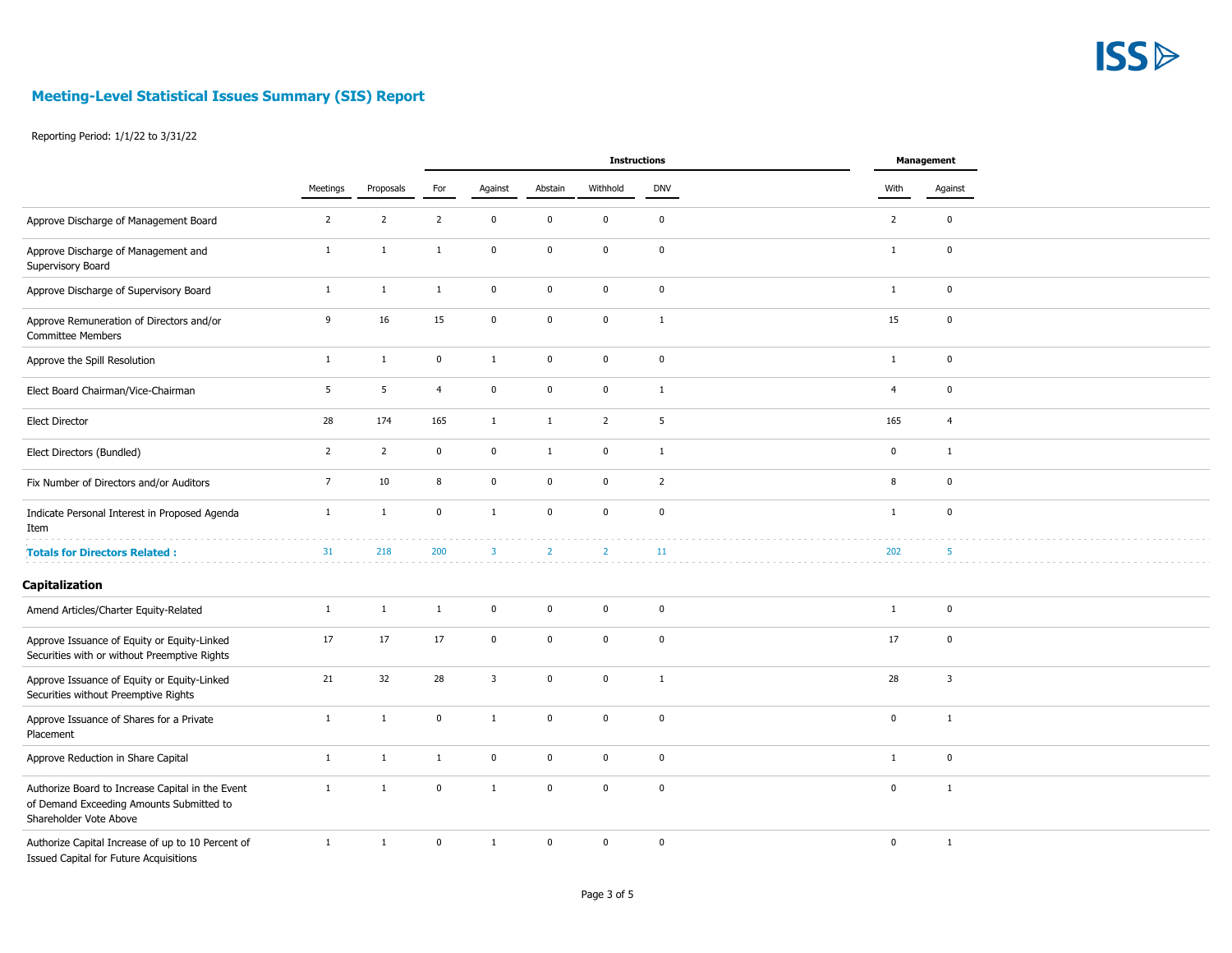

|                                                                                    |                |                         |                |                |              | Instructions |                | Management                    |  |
|------------------------------------------------------------------------------------|----------------|-------------------------|----------------|----------------|--------------|--------------|----------------|-------------------------------|--|
|                                                                                    | Meetings       | Proposals               | For            | Against        | Abstain      | Withhold     | <b>DNV</b>     | With<br>Against               |  |
| Authorize Capitalization of Reserves for Bonus<br>Issue or Increase in Par Value   | $\mathbf{1}$   | $\mathbf{1}$            | $\mathbf{1}$   | $\pmb{0}$      | $\mathbf 0$  | $\mathbf 0$  | $\pmb{0}$      | $\pmb{0}$<br>$\mathbf{1}$     |  |
| Authorize Issuance of Equity or Equity-Linked<br>Securities with Preemptive Rights | $\mathbf{1}$   | $\mathbf{1}$            | $\mathbf 0$    | $\mathbf{1}$   | $\mathbf 0$  | $\mathbf 0$  | $\mathbf 0$    | $\mathbf 0$<br>$\mathbf{1}$   |  |
| Authorize Share Repurchase Program                                                 | 20             | 20                      | 19             | $\mathbf{1}$   | $\Omega$     | $\mathbf{0}$ | $\mathbf 0$    | 19<br>$\mathbf{1}$            |  |
| Authorize Share Repurchase Program and<br>Reissuance of Repurchased Shares         | $1\,$          | $\mathbf{1}$            | $\,1\,$        | $\mathbf{0}$   | $\mathbf 0$  | $\mathbf{0}$ | $\mathbf 0$    | $\mathbf 0$<br>$\mathbf{1}$   |  |
| <b>Totals for Capitalization:</b>                                                  | 26             | 77                      | 68             | 8              | $\mathbf{0}$ | $\mathbf{0}$ | $\overline{1}$ | 68<br>8                       |  |
| <b>Reorg. and Mergers</b>                                                          |                |                         |                |                |              |              |                |                               |  |
| Approve Transaction with a Related Party                                           | $\mathbf{1}$   | $\mathbf{1}$            | $\mathbf{1}$   | $\pmb{0}$      | $\mathbf{0}$ | $\mathbf 0$  | $\mathbf 0$    | $\mathbf 0$<br>$\mathbf{1}$   |  |
| <b>Totals for Reorg. and Mergers:</b>                                              | $\overline{1}$ | $\mathbf{1}$            | $\mathbf{1}$   | $\Omega$       | $\mathbf{0}$ | $\mathbf{0}$ | $\mathbf{0}$   | $\Omega$<br>$\overline{1}$    |  |
| Non-Salary Comp.                                                                   |                |                         |                |                |              |              |                |                               |  |
| Advisory Vote to Ratify Named Executive Officers'<br>Compensation                  | 25             | 25                      | 19             | 5              | $\mathbf{0}$ | $\mathbf 0$  | $\mathbf{1}$   | 5<br>19                       |  |
| Amend Restricted Stock Plan                                                        | $\mathbf{1}$   | $\mathbf{1}$            | $\mathbf{1}$   | $\pmb{0}$      | $\mathbf 0$  | $\mathbf 0$  | $\pmb{0}$      | $\pmb{0}$<br>$\mathbf{1}$     |  |
| Approve Executive Share Option Plan                                                | $\overline{3}$ | $\overline{\mathbf{3}}$ | $\overline{2}$ | $\mathbf{0}$   | $\mathbf{0}$ | $\mathbf{0}$ | $\mathbf{1}$   | $\overline{2}$<br>$\mathbf 0$ |  |
| Approve Increase in Aggregate Compensation<br>Ceiling for Directors                | $\mathbf{1}$   | $\mathbf{1}$            | $\mathbf{1}$   | $\pmb{0}$      | $\mathbf 0$  | $\mathbf 0$  | $\mathbf 0$    | $\mathbf 0$<br>$\mathbf{1}$   |  |
| Approve Qualified Employee Stock Purchase Plan                                     | $\mathbf{1}$   | $\mathbf{1}$            | $\pmb{0}$      | $\mathbf{1}$   | $\mathbf 0$  | $\mathbf 0$  | $\mathbf 0$    | $\mathbf 0$<br>$\mathbf{1}$   |  |
| Approve Remuneration Policy                                                        | 11             | 13                      | 11             | $\overline{2}$ | $\mathbf 0$  | $\mathbf 0$  | $\pmb{0}$      | $\overline{2}$<br>11          |  |
| Approve Remuneration of Executive Directors<br>and/or Non-Executive Directors      | $\mathbf{1}$   | $\mathbf{1}$            | $\mathbf{1}$   | $\mathbf 0$    | $\mathbf{0}$ | $\mathbf 0$  | $\mathbf 0$    | $\mathbf 0$<br>$\mathbf{1}$   |  |
| Approve Restricted Stock Plan                                                      | $\overline{2}$ | $\overline{2}$          | $\mathbf 0$    | $\mathbf{1}$   | $\mathbf{1}$ | $\mathbf 0$  | $\mathbf 0$    | $\mathbf 0$<br>$\overline{2}$ |  |
| Approve Stock/Cash Award to Executive                                              | $\mathbf{1}$   | $\mathbf{1}$            | $\mathbf{1}$   | $\pmb{0}$      | $\mathbf 0$  | $\mathbf 0$  | $\pmb{0}$      | $\mathbf 0$<br>$\mathbf{1}$   |  |
| Approve/Amend All Employee Share Schemes                                           | $\mathbf{1}$   | $\mathbf{1}$            | $\mathbf{1}$   | $\pmb{0}$      | $\mathbf 0$  | $\mathbf 0$  | $\mathbf 0$    | $\pmb{0}$<br>$\mathbf{1}$     |  |
| Approve/Amend Deferred Share Bonus Plan                                            | $\mathbf{1}$   | $\mathbf{1}$            | $\mathbf{1}$   | $\pmb{0}$      | $\mathbf 0$  | $\mathbf 0$  | $\mathbf 0$    | $\mathbf 0$<br>$\mathbf{1}$   |  |